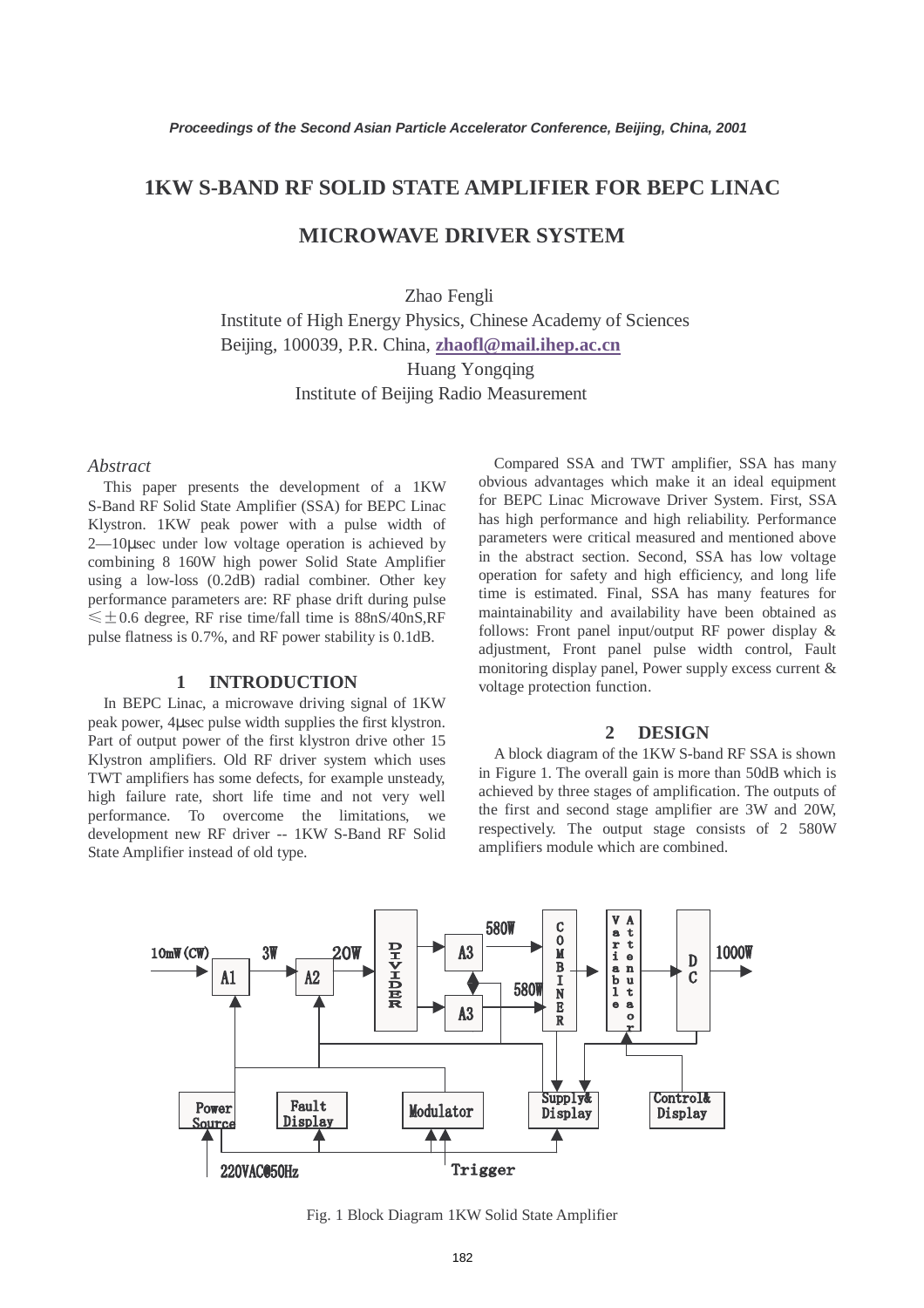

Fig. 2 Block Diagram of 580W High Power Amplifier

The heart of the SSA is the 580W amplifier module. Its block diagram is shown in Figure 2. The architecture for the 580W amplifier consists of three stages of amplification that amplifiers a 4W input signal to a 580W output signal. The first stage is 30W power transistor. The second stage transistor is an 160W device followed by a third stage of four paralleled 160W transistors as seen in figure 2. A four way power divider/combiner consisting of 2 levels of two branchline micro-strip couplers is used to excite and collect power from the four parallel output stage transistors.

A photograph of the 580W amplifier module is shown in Figure 3. It consists of a low cost network that is fabricated in a high dielectric constant, low loss microstrip package. It contains input and output isolators that along with the divider/combiner allow for "hot replacement" of amplifier.



Figure 3: Photograph of 580W High Power Amplifier

2:1 Power divider/combiner is a center fed, radial microstrip structure that yields very low loss, low VSWR, and excellent phase and amplitude balance. The insertion loss for both the divider and combiner was measured at  $<$ 0.3dB, amplitude and phase variation were 0.1dB and  $5^\circ$ respectively. VSWR was < 1.3.

#### **3 EXPERIMENTAL RESULTS**

A photograph of outline of the 1KW SSA is shown in figure 4. Performance parameters were critical measured. The ideal measuring result is obtained and detail presented in table 1. A Copy of pulse waveform of the 1KW SSA output power is shown in figure 5.



Figure 4: Photograph of The SSA View

Table 1: Designed and Measured parameters of 1KW  $S_0$ lid  $S_{total}$  Amplifier

| Sond State Annonnel |            |                           |                      |
|---------------------|------------|---------------------------|----------------------|
| Parameters          | Unit       | Designed                  | Measured             |
| Frequency           | <b>MHz</b> | 2856                      | 2856                 |
| <b>Bandwidth</b>    | <b>MHz</b> | $\pm 2.5$                 | 2853--2868           |
| PulseWidth          | $\mu$ SEC  | $2.0 \text{ to } 10$      | $2.0 \text{ to } 10$ |
| <b>PPS</b>          |            | 1 to 100                  | 1 to 100             |
| Trigger             | 1 usec     | ±5V                       | $\pm$ 5V             |
| Power In            | Watts      | $0.5^{\circ}$             | $0.006 - 0.01$       |
| Power Out           | Watts      | 1000                      | 1030                 |
| <b>RF</b> Gain      | dB         | $\geqslant$ 34            | $\geqslant 50$       |
| Phase Drift         | Deg max.   | $\mathbf{1}$              | 0.6                  |
| Rise/Fall           | $\mu$ SEC  | $\langle 0.1/0.1 \rangle$ | 0.088/0.04           |
| Time                |            |                           |                      |
| Pulse<br>RF         | maximum    | 0.5%                      | 0.69%                |
| Flatness            |            |                           |                      |
| RF.<br>Power        | $\rm dB$   | $\pm$ 0.2                 | $\pm 0.1$ dB         |
| Stability           |            |                           |                      |